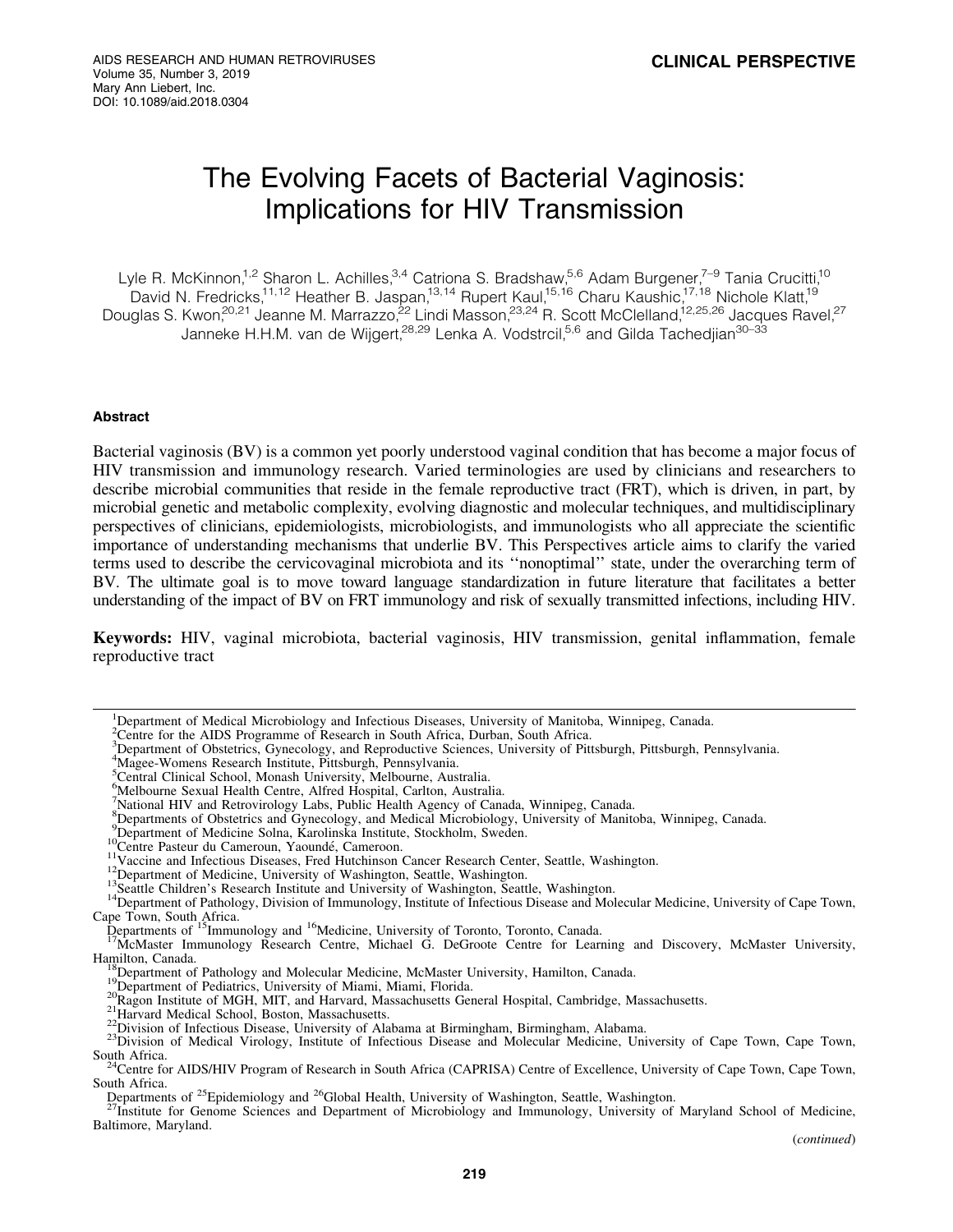#### Introduction

**B** ACTERIA ARE NOW RECOGNIZED to play important im-<br>munological roles at all mucosal surfaces, and the female reproductive tract (FRT) is no exception.<sup>1</sup> The entirety of ''optimal'' microbial communities associated with a mucosal site (i.e., the microbiota) is an important contributor to the effectiveness of the host mucosal barrier against infection.<sup>2</sup> This is in contrast to ''nonoptimal'' microbial communities that are associated with the disruption of important physiological roles of bacteria at the mucosa.<sup>1</sup> An example of nonoptimal microbiota is bacterial vaginosis (BV), a common vaginal condition in women of reproductive age associated with adverse urogenital and reproductive health outcomes, including an increased risk of HIV acquisition.<sup>3–7</sup> BV affects 29% of women in the United States and 52% of women in sub-Saharan Africa, where HIV is also highly prevalent.<sup>8</sup>

BV is commonly diagnosed by clinicians using Amsel's criteria,<sup>9</sup> defined here as "Amsel-BV," a "vaginal discharge syndrome'' wherein at least three out of four diagnostic criteria need to be met (Box 1). While women with BV can present with a vaginal discharge, BV is not typically associated with redness, swelling, or pain seen with "overt" inflammation,<sup>10</sup> which is why it is referred to as ''vaginosis'' rather than ''vaginitis.'' However, BV is associated with ''subclinical'' genital inflammation, as determined by an increase in proinflammatory cytokines and chemokines $^{10-16}$  associated with increased HIV risk.17–19 A second common method used to diagnose BV is by Nugent score, defined here as "Nugent-BV" (Box 1).<sup>20</sup> The Nugent score captures bacterial morphotypes on a Gram stain, differentiating *Lactobacillus*-dominated bacterial communities from the presence of small Gram-variable rods (*Gardnerella vaginalis* morphotypes) and curved Gram-variable rods (*Mobiluncus* spp. morphotypes), $5$  which is an oversimplification of the actual ecology of  $\overline{BV}^{21,\overline{22}}$ .

Nugent scoring has been used widely, particularly in epidemiologyresearch, to define BV in large cohort studies, correlating BV to a wide range of adverse health outcomes.<sup>18,19,23</sup> A proportion of women with Nugent-BV are clinically asymptomatic (''asymptomatic BV''). Nugent-BV can be sustained or transient, the latter representing a temporary shift in the vaginal microbiota mediated by intrinsic (menses) or extrinsic (sex) factors,  $^{24}$  which may or may not be associated with increased HIV risk. Some women with Amsel-BV may also not present with symptoms. While this may be uncommon for women presenting to a clinic, population-based Amsel screening will identify asymptomatic Amsel-BV-positive women. The presence of signs and symptoms of BV vary widely based on the perception of women and clinicians, complicating its diagnostic usefulness. Thus, BV that is diagnosed by either Amsel or Nugent methods can be further delineated as either ''asymptomatic'' or ''symptomatic.''

While clinical manifestations of BV are important for patient care, it is now clear with advances in DNA sequencing technology that a broader range of nonoptimal cervicovaginal microbiota have relevance for adverse sexual and reproductive health outcomes. Cervicovaginal microbiota are genetically and ecologically complex, diverse, and dynamic.<sup>24</sup> This combined with its health implications has made it a ''hot topic'' for molecular microbiologists. Several immunological and clinical associations of various cervicovaginal bacterial communities have now been characterized using molecular methods; these ''nonoptimal'' microbiota broadly overlap with BV defined by other methods, but are distinct, and we have termed these ''Molecular-BV'' (Box 1). As subtle differences between methods come to light, ''Molecular-BV'' should be further subdivided into terms that incorporate the specific molecular method (Box 1). One common method for microbiota characterization in recent literature is deep sequencing of the 16S rRNA gene. This method has been termed as a ''broad-range PCR'' method that measures the relative abundance of bacteria taxa without preconceived knowledge of the bacteria that are present.  $25-28$ We propose that ''nonoptimal'' microbial communities defined by this technique be designated as ''Seq-BV,'' which would also incorporate whole-genome shotgun sequencing approaches. A second method is taxon-specific quantitative PCR (qPCR) that quantifies the absolute abundance of predetermined taxa,  $26.29$  while not including others. We propose that ''nonoptimal'' taxa are designated as ''qPCR-BV.'' Metaproteomic analysis of cervicovaginal samples has also been employed to study the cervicovaginal environment, including bacterial composition, which has led to ''optimal'' and ''nonoptimal'' bacterial community classifications, where the latter could be designated as Prot-BV. $30-32$ 

The concept of ''Molecular-BV,'' as defined currently in research settings, is intended to be an ''overarching'' term to describe nonoptimal cervicovaginal microbiota characterized by molecular methods. This is not to suggest that it is not clinically relevant. An FDA-approved molecular diagnostic test for BV is being used in the United States.<sup>33,34</sup> In addition, Molecular-BV has been associated with genital inflammation and/or adverse sexual and reproductive health outcomes, such as increased HIV risk,<sup>17,29</sup> and therefore is prognostic for clinical outcomes. Understanding this distinction may enable better comparisons to studies where BV has been determined using Amsel's criteria or Nugent score.<sup>18,19</sup>

Molecular-BV bacterial communities are depleted of *Lactobacillus* spp., with a high relative abundance or load of facultative and/or obligate anaerobes (see Box 1 and Table 1 for microbial communities typical of Molecular-BV).<sup>12,17,25–27</sup> These communities are usually ''highly diverse'' (i.e., high species richness or polymicrobial) and show ''evenness'' (i.e.,

<sup>&</sup>lt;sup>28</sup>Julius Center for Health Sciences and Primary Care, University Medical Center Utrecht, Utrecht, the Netherlands.<br><sup>29</sup>Institute of Infection and Global Health, University of Liverpool, Liverpool, United Kingdom.<br><sup>30</sup>Di

<sup>33</sup>School of Science, College of Science, Engineering and Health, RMIT University, Melbourne, Australia.

ª Lyle R. McKinnon et al. 2019; Published by Mary Ann Liebert, Inc. This Open Access article is distributed under the terms of the Creative Commons License (<http://creativecommons.org/licenses/by/4.0>), which permits unrestricted use, distribution, and reproduction in any medium, provided the original work is properly cited.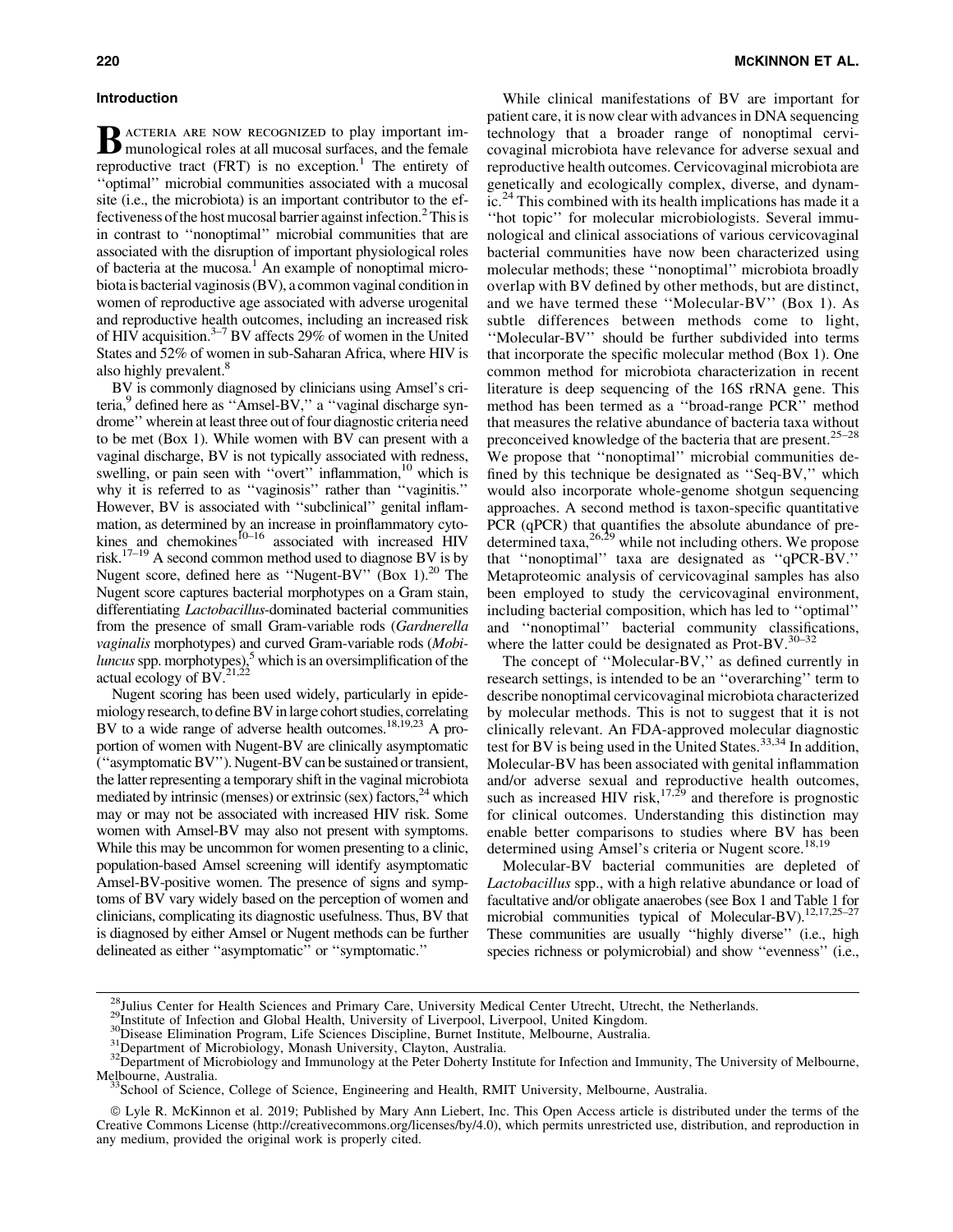|                  | ON TRADITIONAL METHODS OF BACTERIAL VAGINOSIS DIAGNOSIS<br>(AMSEL AND NUGENT) AND MOLECULAR TECHNIQUES            |
|------------------|-------------------------------------------------------------------------------------------------------------------|
| <b>Amsel-BV</b>  | BV meets at least 3 of 4 Amsel's criteria:                                                                        |
|                  | • Abnormal discharge                                                                                              |
|                  | $\cdot$ pH > 4.5                                                                                                  |
|                  | • Clue cells                                                                                                      |
|                  | • Fish odort                                                                                                      |
|                  | Symptomatic or Asymptomatic                                                                                       |
| <b>Nugent-BV</b> | BV diagnosed by Gram Stain:                                                                                       |
|                  | • Nugent score 7 – 10 (Nugent-BV)                                                                                 |
|                  | Nugent score 4 - 6 (Intermediate-BV)                                                                              |
|                  | Nugent score 0 - 3 (Non BV), Lactobacillus-dominated <sup>^</sup>                                                 |
|                  | Symptomatic or Asymptomatic                                                                                       |
| Molecular-BV     | General term for "non-optimal" bacterial<br>communities depleted of lactobacilli                                  |
|                  | with abundant anaerobes*                                                                                          |
|                  | characterized by molecular techniques                                                                             |
| Seq BV           | 16S rRNA gene sequencing or broadrange                                                                            |
|                  | PCR. Shotgun sequencing approaches<br>High relative abundance of anaerobes*                                       |
|                  | depleted of Lactobacillus spp. associated with<br>increased genital inflammation and/or HIV risk*                 |
|                  |                                                                                                                   |
| qPCR-BV          | Taxon specific quantitative PCR                                                                                   |
|                  | "Non-optimal" taxa demonstrating concentration<br>dependent associations with increased genital                   |
|                  | inflammation and/or odds of HIV risk                                                                              |
|                  | Symptomatic or Asymptomatic                                                                                       |
|                  | <sup>22</sup> Depends on the population studied <sup>22</sup><br>*Polymicrobial/diverse or G. vaginalis-dominated |
|                  | "May also be associated with other adverse                                                                        |
|                  | sexual as well as reproductive health outcomes                                                                    |

Color images are available online.

not dominated by particular species), although they can be dominated by one species. Examples of Seq-BV include microbiota commonly referred to as cervicotypes 3 (CT3) and 4 (CT4), which proportionally are depleted of *Lactobacillus* spp. and predominately contain *G. vaginalis* or an increase in a mixture of diverse anaerobes comprising *Prevotella*, *Gardnerella*, *BVAB1*, *Sneathia*, and *Megasphera* spp., respectively.11,17 Examples of qPCR-BV include additional taxa shown to have a concentration-dependent association with genital inflammation and/or increased risk of HIV acquisition, for example, *Gemella asaccharolytica* and *Eggerthella* species type I.29

Techniques used to define Molecular-BV have demonstrated that an even larger proportion of asymptomatic women may be at risk of subclinical cervicovaginal inflammation and

increased risk of acquiring sexually transmitted infections (STIs), including  $HIV^{17,29}$  However, these overlapping yet distinct approaches for defining BV have led to some confusion among researchers in the field. A patchwork of terms describing BV and cervicovaginal microbiota continues to evolve as studies employ increasingly complex molecular measurements to better capture aspects of the microbiota that go beyond clinical or microscopic criteria by using bacterial relative or absolute bacterial abundances. This Perspectives article attempts to capture the heterogeneous terminology generated from this multidisciplinary research effort geared at understanding the intricate relationships between ''BV,'' as defined by Amsel, Nugent and molecular methods, cervicovaginal inflammation, and the risk of HIV/STIs.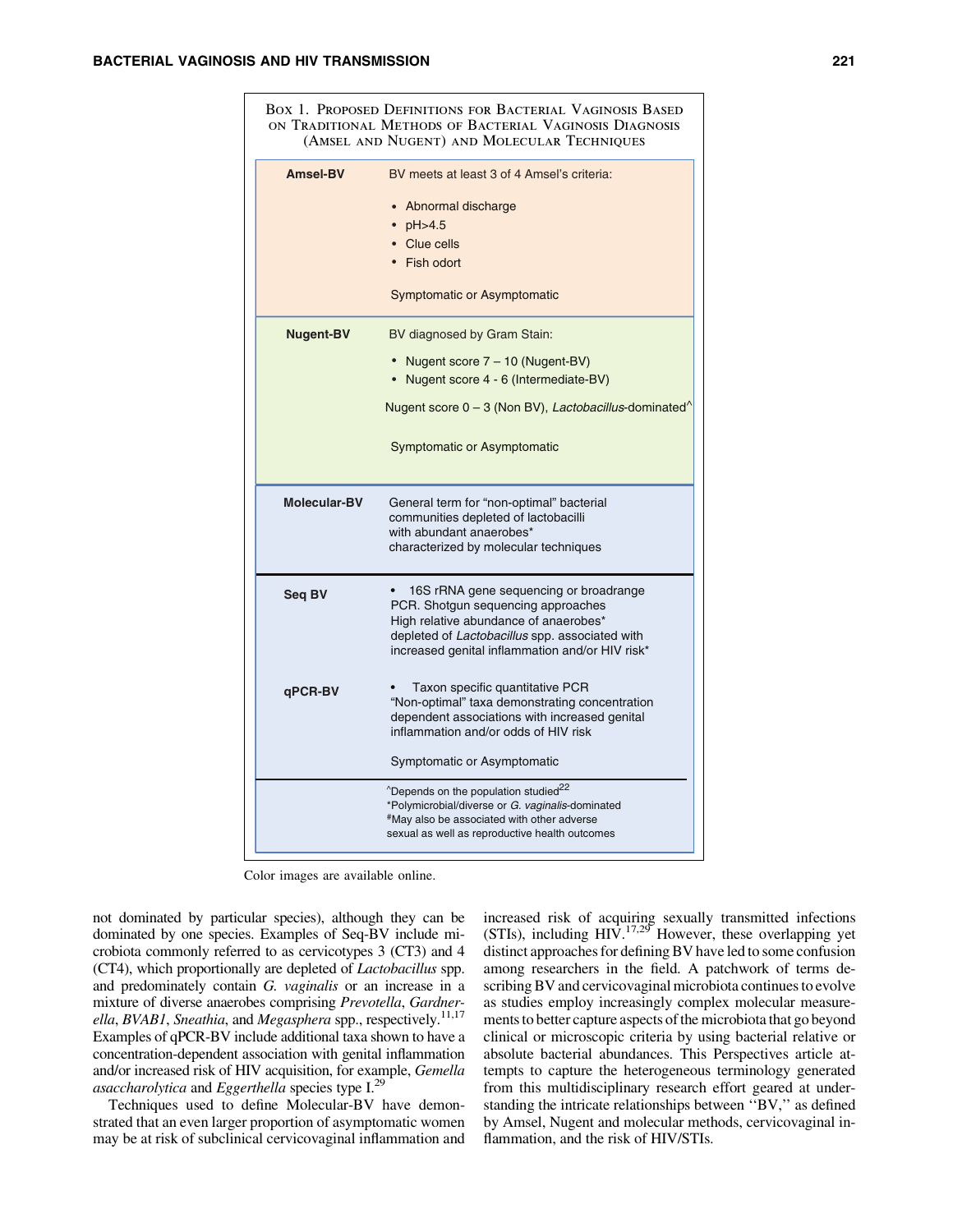| Abbreviation    | Definition                                                                                                                                                                                                                                                  | Molecular-BV<br>$(Seq-BV)$ |
|-----------------|-------------------------------------------------------------------------------------------------------------------------------------------------------------------------------------------------------------------------------------------------------------|----------------------------|
| CST-I           | Lactobacillus crispatus-dominated                                                                                                                                                                                                                           | N <sub>0</sub>             |
| $CST-II$        | Lactobacillus gasseri-dominated                                                                                                                                                                                                                             | N <sub>0</sub>             |
| <b>CST-III</b>  | Lactobacillus iners-dominated                                                                                                                                                                                                                               | N <sub>0</sub>             |
| <b>CST-IVA</b>  | Modest <i>Lactobacillus</i> spp., higher relative abundance of facultative<br>and/or obligate anaerobes, BVAB1 and Gardnerella vaginalis                                                                                                                    | Yes                        |
| <b>CST-IVB</b>  | Modest <i>Lactobacillus</i> spp., higher relative abundance of facultative<br>and/or obligate anaerobes, G. vaginalis and Atopobium vaginae                                                                                                                 | Yes                        |
| CST-IVC         | Lacking <i>Lactobacillus</i> spp. and more even in anaerobe composition<br>(i.e., no bacteria dominate) comprising <i>Prevotella</i> among others,<br>as well as Anaerococcus, Finegoldia, Corynebacterium,<br>Peptoniphilus, Megasphaera, and Gemella spp. | <b>Yes</b>                 |
| CST-V           | Lactobacillus jensenii-dominated                                                                                                                                                                                                                            | N <sub>0</sub>             |
| CT <sub>1</sub> | L. crispatus-dominated                                                                                                                                                                                                                                      | N <sub>0</sub>             |
| CT <sub>2</sub> | L. <i>iners</i> -dominated                                                                                                                                                                                                                                  | N <sub>0</sub>             |
| CT <sub>3</sub> | Depleted of <i>Lactobacillus</i> spp. and <i>G. vaginalis</i> -dominated                                                                                                                                                                                    | Yes                        |
| CT4             | Depleted Lactobacillus spp. and polymicrobial with a higher<br>relative abundance of facultative and/or obligate anaerobes<br>comprising Prevotella, Gardnerella, BVAB1, Sneathia,<br>and <i>Megasphera</i> spp.                                            | Yes                        |
| C <sub>1</sub>  | Depleted of <i>Lactobacillus</i> spp. and polymicrobial with a higher<br>relative abundance of facultative and/or obligate anaerobes                                                                                                                        | Yes                        |
| C <sub>2</sub>  | L. crispatus-dominated                                                                                                                                                                                                                                      | N <sub>0</sub>             |
| C <sub>3</sub>  | L. <i>iners</i> -dominated                                                                                                                                                                                                                                  | No                         |

Table 1. Classification of Cervicovaginal Bacterial Communities Determined by 16S RRNA GENE SEQUENCING

C, compositional subtype<sup>12,52</sup>; CST, community state type<sup>24,25</sup>; CT, cervicotype<sup>11,17</sup>; Molecular-BV, bacterial vaginosis determined by characterizing vaginal or cervical samples using molecular methods; Seq-BV, BV as determined by 16S rRNA gene sequencing.

While here we focus on BV, it is important to note that there are additional forms of ''nonoptimal'' cervicovaginal microbiota associated with vulvovaginal candidiasis (VVC) caused by *Candida* spp., and desquamative vaginitis or aerobic vaginitis caused by pathobionts *Proteobacteria*, *Streptococci*, *Staphylococci*, or *Enterococci* spp.35,36 These microbes and STIs other than HIV are clinically relevant and are associated with genital inflammation that can increase HIV risk (Fig. 1) and are, therefore, important when considering sources of inflammation in the cervicovaginal mucosa, but do not feature in the definitions of BV, which is the current focus of this Perspectives article.35 An update on this topic is planned in a report on the 2018 Keystone Symposia on the Role of the Genital Tract Microbiome in Sexual and Reproductive Health.

## Partial Overlap Between Amsel-BV, Nugent-BV, and Molecular-BV

Current evidence supports that only a minority of BV is symptomatic. Molecular-BV/Seq-BV, which categorizes microbiota into bacterial community types (Table 1), tends to correlate with vaginal pH and not with other Amsel criteria, such as clue cells and whiff test.<sup>28,37</sup> Similarly, although Seq-BV correlates with Nugent-BV (Fig. 2), the overlap is incomplete.17,22,25 The majority of women who have an intermediate Nugent score (defined in Box 1) also have Seq-BV (e.g., CT3, CT4, and CST-IV),  $^{11,17,22}$  indicating an association with adverse health outcomes.<sup>17</sup> We propose that data from primarily clinical (Amsel), microscopic (Nugent), and molecular evaluation of BV fit into an ''iceberg'' concept of a clinical/subclinical condition (Fig. 2). Amsel-BV is at the top of the iceberg, usually capturing clinically apparent nonoptimal vaginal microbiota, while both Nugent-BV and Molecular-BV include additional microbial states that can be subclinical (e.g., asymptomatic) but still clinically relevant for infection and/or health risk. It is worth noting that some Amsel-positive diagnoses may not be Nugent-positive due to either subjectivity of the Amsel criteria (e.g., vaginal discharge, odor) or perhaps differences in the ability of these tests to detect BV associated with biofilm versus planktonic BV, although these cases are uncommon.

## Nonoptimal Cervicovaginal Microbiota, Genital Inflammation, and HIV Acquisition Risk

Meta-analyses clearly demonstrate that women with Nugent-BV and/or Amsel-BV have an increased risk of acquiring HIV.<sup>18,19</sup> Meta-analyses by Atashili *et al.* of 23 studies, including 30,739 women, reported a relative risk of 1.61 [95% confidence interval  $(CI) = 1.21 - 2.13$ ] for HIV acquisition in women with Nugent-BV.<sup>18</sup> Subsequently, an individual patient meta-analysis by Low *et al.* reported that Nugent-BV, measured at the seronegative visit before HIV diagnosis, was associated with an adjusted hazard ratio of 1.53 (95% CI = 1.24–1.89) for HIV acquisition risk.<sup>19</sup> This study also demonstrated an elevated susceptibility to HIV (adjusted hazard ratio =  $1.41$ ; 95% CI =  $1.12-1.79$ ) in women with intermediate Nugent  $scores$ ,<sup>19</sup> suggesting that any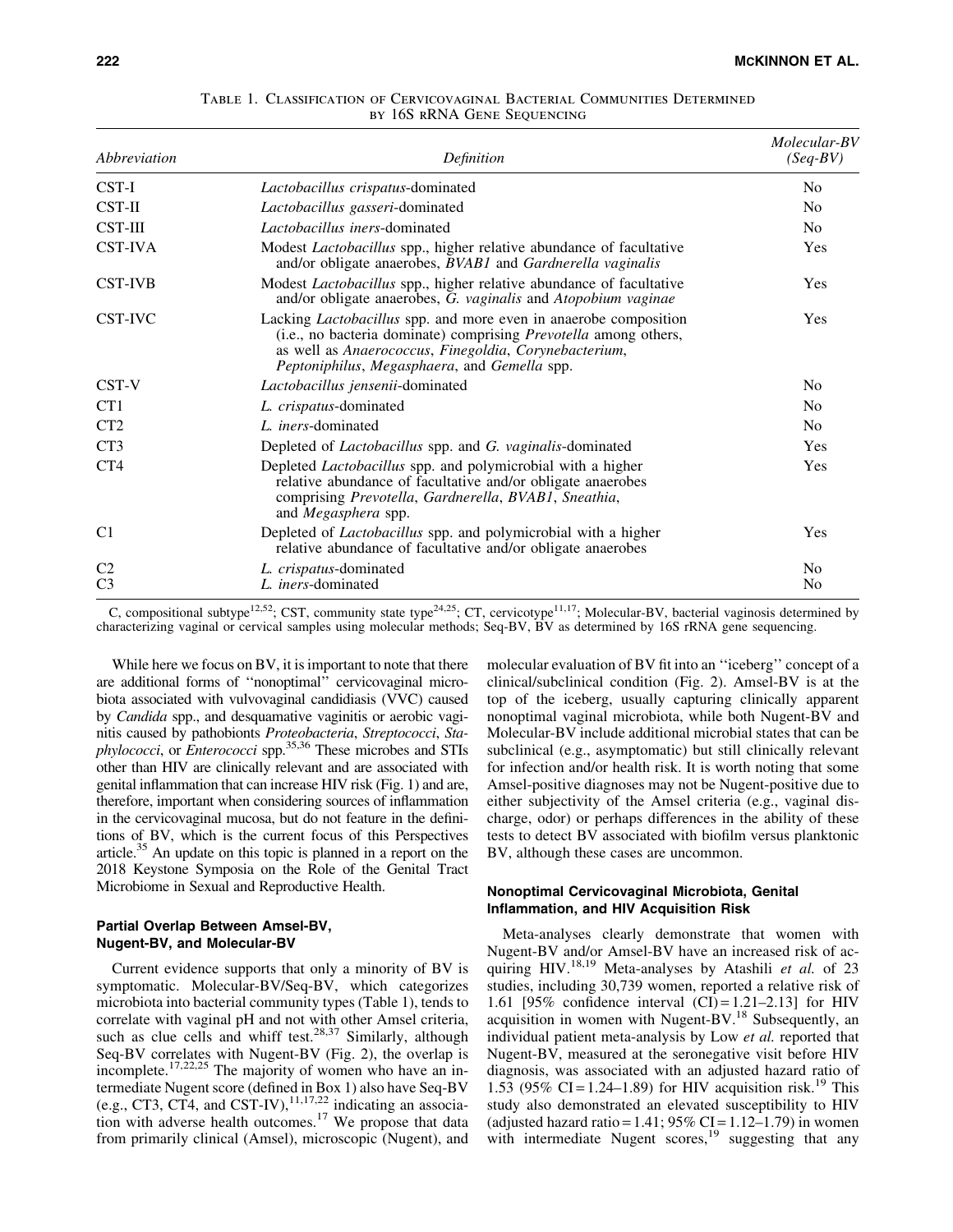## BACTERIAL VAGINOSIS AND HIV TRANSMISSION 223



FIG. 1. Microbial causes of genital inflammation and/or altered HIV susceptibility. Each microbial class can cause inflammation independently or in combination with other microorganisms that may also be present in the same women. Strategies to mitigate as many of these causes as possible may be key to achieving the optimal FRT mucosa associated with positive health outcomes, including protection against HIV infection. Optimal—cervicovaginal microbiota associated with no vaginal symptoms, lack of genital inflammation, and decreased HIV risk; nonoptimal—cervicovaginal microbiota associated with vaginal symptoms and/or genital inflammation and/or increased HIV risk. BV, bacterial vaginosis; FRT, female reproductive tract; GI, genital inflammation; MAGI, microbiota associated with genital inflammation; MAHA, microbiota associated with HIV acquisition; pathobionts, a symbiotic organism under normal circumstances that can become pathogenic, for example, *Proteobacteria*, *Streptococci*, *Staphylococci*, or *Enterococci* spp.; STIs, sexually transmitted infections; VVC, vulvovaginal candidiasis; *Lactobacillus*spp. (e.g., *Lactobacillus crispatus*) or strains that may not be optimal (e.g. *Lactobacillus iners*). Color images are available online.

Nugent score >3 may be a risk factor for HIV. On the basis of more recent molecular studies, a large proportion of these women would be expected to have Molecular-BV.<sup>11,17,22</sup>

Nugent-BV has repeatedly been associated with genital inflammation; in particular, proinflammatory cytokines are typically upregulated, whereas chemokines show no association, are upregulated (i.e., IL-8), or downregulated.<sup>10,14–16</sup> This cytokine–chemokine distinction is likely due to the ob-



FIG. 2. The ''clinical iceberg'' concept of adverse health outcomes, applied to BV. With better molecular methods, we now appreciate that clinically evident BV, as diagnosed by a technique such as Amsel's criteria (Amsel-BV), does not capture a high proportion of women diagnosed with BV by Nugent (Nugent-BV) or with molecular methods (Molecular-BV) that contributes to adverse sexual and reproductive health outcomes, including increased HIV risk. Not all Amsel-BVpositive samples are Nugent-BV- or Molecular-BV-positive. *Red vertical line* denotes Amsel-BV, *blue vertical line* denotes Nugent-BV, and *green vertical line* denotes Molecular-BV. Color images are available online.

servation that BV is microbiologically multifaceted, and specific combinations of bacterial species may result in different host responses. $^{28}$  The host response to the same bacterial communities could also vary between individuals, even though no studies have evaluated this specific question. In addition, some differences could be accounted for by methodological differences in sampling and measuring immune mediators in the genital tract.<sup>10</sup>

Molecular-BV has often been associated with both genital inflammation $11-13$  and an increased risk of HIV acquisition.17,29 A prospective study in South Africa reported that young women colonized with a highly diverse community (CT4) had a 4.4-fold (95% CI =  $1.17-16.61$ ) increased risk of acquiring HIV compared with women with *Lactobacillus crispatus-*dominant microbiota.<sup>17</sup> Presence of *G. vaginalis*dominated (CT3) cervicotype demonstrated a trend toward elevated HIV risk, although it did not reach statistical significance after adjusting for the presence of chlamydia.<sup>17</sup> The *Lactobacillus iners*-dominated (CT2) cervicotype was not significantly associated with increased HIV risk.<sup>17</sup> In this cohort, women with CT4 also had the greatest genital inflammation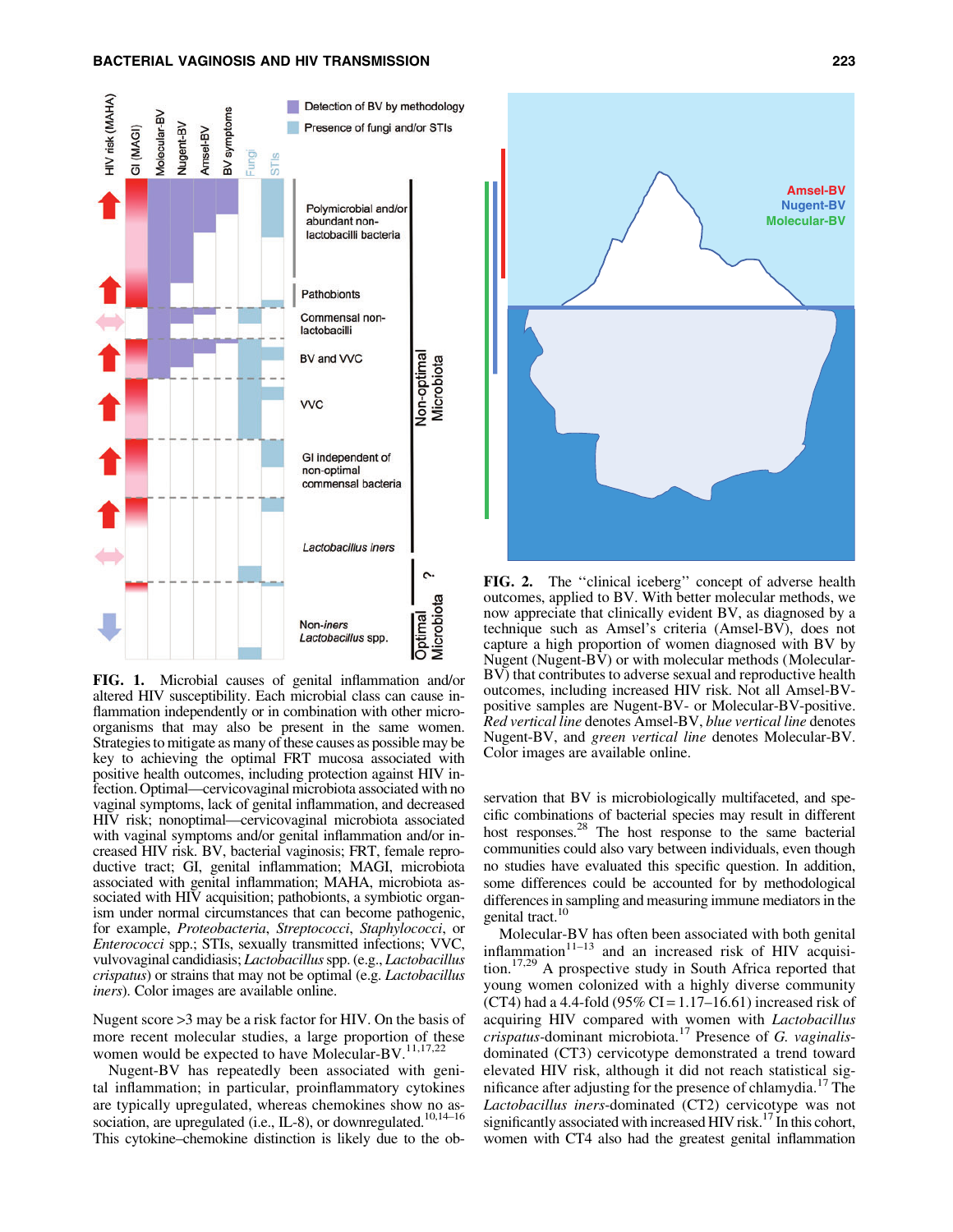measured by levels of proinflammatory cytokines and chemokines, compared with women with *L. crispatus*-dominated microbiota, and followed by *G. vaginalis*-dominated and *L. iners*dominated microbiota.<sup>11</sup> Another nested case–control study in African women showed that vaginal bacterial diversity and several BV-associated bacterial species, including *Parvimonas* species types 1 and 2, *G. asaccharolytica*, *Mycoplasma hominis*, *Leptotrichia/Sneathia*, *Eggerthella* species type 1, and *Megasphaera* species, were significantly associated with higher risk of HIV acquisition.29

Several studies have demonstrated that elevated genital inflammation is associated with an increase in activated HIV target cells in the cervix, $11,17,38$  consistent with elevated HIV risk.17 However, not all studies have found an association between cervicovaginal bacterial communities and the frequency of CD4<sup>+</sup> and CCR5<sup>+</sup> activated or proliferating HIV target cells in the cervix,  $^{12,39}$  suggesting differences between geographic or ethnic populations. Alternatively, there could be other mechanisms by which nonoptimal cervicovaginal microbiota increase HIV risk, such as disruption of epithelial barrier integrity.<sup>30–32,38</sup>

# Effect Sizes for HIV Risk Determined by Nugent-BV/Amsel-BV Versus Molecular-BV

The effect sizes for Nugent-BV/Amsel-BV on HIV risk are typically smaller, that is,  $60\%$  increased risk<sup>18,19</sup> compared with the effect size from Seq-BV on HIV risk (i.e., >4 fold).<sup>17,28</sup> However, the latter was only from two studies, with modest number of women colonized with *L. crispatus*dominated cervicovaginal microbiota, and needs to be confirmed.<sup>17</sup> The large sample size  $(>30,000)$  individuals) evaluated in the BV meta-analysis could contribute to and explain the smaller effect sizes. The meta-analysis of Nugent-BV is also adjusted for potential confounders such as VVC and sexual behaviors, although these are incompletely controlled for in studies relying on Molecular-BV. $^{17,2}$ 

While Nugent and Amsel are useful tools for epidemiological and clinical studies, they could be thought of as less sensitive, that is, underestimating the types of microbiota that put a woman at risk for HIV, compared with molecular evaluation of cervicovaginal microbiota, at least in research settings (Fig. 2). Nugent and molecular techniques can also detect brief episodes of ''nonoptimal'' microbiota (e.g., during menses)<sup>24</sup> that may not cause significant genital inflammation and/or increase HIV risk, and it is likely that more broadly these communities may be dynamic, dependent upon a number of host and environmental factors (genital hygiene practices, sexual behavior, comorbidities, etc.). Therefore, the duration and frequency of ''nonoptimal'' vaginal microbiota are likely a critical factor requiring the incorporation of frequent sampling in longitudinal studies to better define the HIV risk associated with Nugent-BV and Molecular-BV.

# Not All Lactobacillus spp. Are Associated with Reduced Genital Inflammation and Protection Against HIV Acquisition

*Lactobacillus* spp.-dominated cervicovaginal microbiota, and particularly with *L. crispatus*, are associated with a lack of genital inflammation relative to other bacterial communities.<sup>11,12,16,17</sup> In a cross-sectional study, women with *L. crispatus*-dominated microbiota were less likely to be HIV positive compared with women with vaginal microbiota either dominated by *L. iners* or depleted of *Lactobacillus* spp.<sup>40</sup> Furthermore, HIV was associated with a high bacterial load and abundance of strict and facultative anaerobes.<sup>40</sup> While this cross-sectional analysis could be due to reverse causation (i.e., HIV could cause microbiome differences), this observation is supported by a prospective study in South African adolescent girls where *L. crispatus*-dominated cervicovaginal microbiota, but not *L. iners*, were associated with a decreased risk of acquiring HIV.<sup>17</sup> In addition, *L. iners* was shown to be mildly inflammatory in *in vitro* cocultures with vaginal epithelial cells.17 Thus, while some *Lactobacillus* spp. are associated with decreased genital inflammation and HIV risk, not all *Lactobacillus* spp. are equally protective.

The difference in the ability of distinct *Lactobacillus* spp. to provide protection against HIV may be due to several factors that include their ability to produce lactic acid that is responsible for acidifying the vagina to a low  $pH^{25,41-43}$ Lactic acid has been shown to have antimicrobial and immune modulatory properties.<sup>44-47</sup> Modulation of inflammatory responses by *Lactobacillus* spp. may also be influenced by differences in cell wall properties between strains.<sup>48,49</sup> Another factor is the apparent lower temporal stability of *L. iners*-dominated microbiota compared with *L. crispatus*dominated microbiota. Indeed, when exposed to extrinsic and intrinsic factors, *L. iners-*dominated vaginal microbiota often transition to bacterial communities lacking *Lactobacillus* spp. and comprising a wide array of strict and facultative anaerobes. $24,50$  It is important to note that there is likely to be strain differences among *Lactobacillus* spp. (including *L. crispatus*) with levels of genital inflammation (Chetwin *et al.*, *Sci Reports*, in press) as well as *G. vaginalis* clades and HIV risk, which cannot be resolved by Nugent scoring or current 16S rRNA gene sequencing or qPCR approaches.

# Asymptomatic Nugent-BV or Molecular-BV Is Still Associated with Genital Inflammation

There is considerable controversy in the field regarding asymptomatic cases that lack *Lactobacillus* spp. as these appear disease free but may retain elevated risk of adverse health outcomes. Women who do not report any symptoms of BV but are positive for either Nugent-BV or Molecular-BV can still have "asymptomatic  $\overline{BV}$ ,"35,51 a state often associated with cervicovaginal microbiota dominated by *G. vaginalis* (e.g., CT3; Table  $1$ )<sup>17,24</sup> or are polymicrobial comprising facultative and/or obligate anaerobes while lacking *Lactobacillus* spp. often described as community state type IV (CST-IV),<sup>25</sup> CT4,<sup>17</sup> or compositional subtype 1  $(C1)^{12,52}$  (Table 1). However, BV, including asymptomatic Molecular-BV or Nugent-BV, is often observed in African and Hispanic women, $17,25,28,51$  suggesting that genetic, socioeconomic, cultural, or behavioral factors might play a role alone or in combination. Furthermore, report of symptoms is subjective and varies among women since these may be ''normal'' if a woman has had them throughout her entire adult life. Yet her risk of HIV infection and other sexual and reproductive health outcomes may still be elevated due to asymptomatic Nugent-BV or Molecular-BV. In Gosmann *et al.*, the majority of women who acquired HIV were asymptomatic and negative for Nugent-BV, despite having evidence of Molecular-BV.<sup>17</sup> Thus, reliance on symptoms alone is not recommended for assessing increased risk for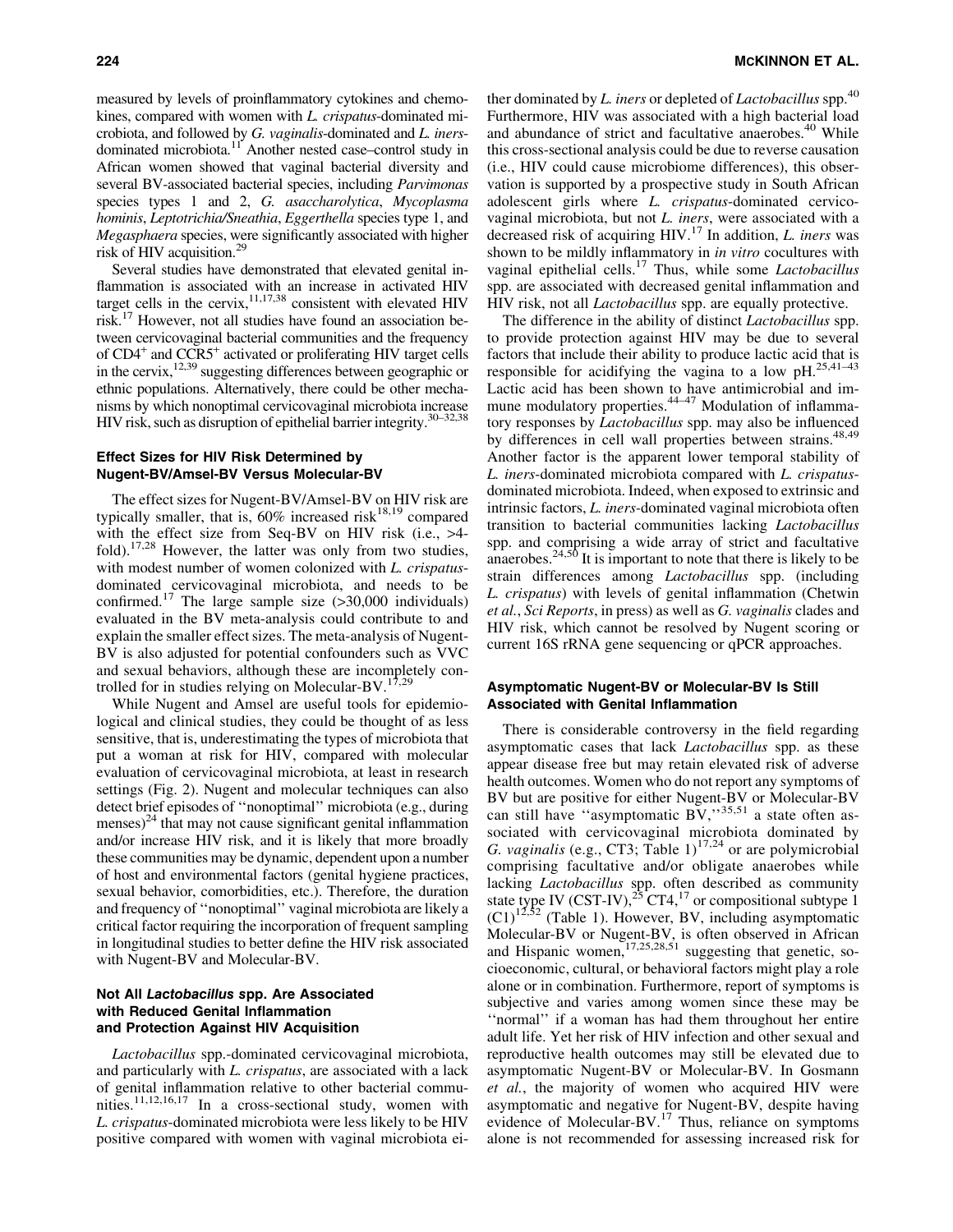## BACTERIAL VAGINOSIS AND HIV TRANSMISSION 225

HIV. In the future, if methods to positively and effectively alter the microbiota are achieved, screening asymptomatic women in clinical practice may also be appropriate.

## Terminology, Definitions, and Recommendations

We list terminologies often used in the cervicovaginal microbiome field and provide definitions as a guide for investigators to promote precision and consistency (Box 1, Tables 1 and 2). We also propose the following recommendations for the field to consider.

1. There is a preferred consensus developing around the term ''optimal'' to describe cervicovaginal microbiota often associated with favorable health outcomes and characterized by a lack of symptoms, dominance of non-*L*. *iners Lactobacillus* spp., and a lack of genital inflammation. ''Nonoptimal'' is preferred to

|  | TABLE 2. DESCRIPTIVE TERMS FOR CERVICOVAGINAL MICROBIOTA |  |
|--|----------------------------------------------------------|--|
|  |                                                          |  |

|                                             | Definition                                                                                                                                                                                                                                                                                  |  |  |
|---------------------------------------------|---------------------------------------------------------------------------------------------------------------------------------------------------------------------------------------------------------------------------------------------------------------------------------------------|--|--|
| Terms for optimal microbiota                |                                                                                                                                                                                                                                                                                             |  |  |
| Optimal                                     | Microbiota associated with no vaginal symptoms, lack of genital inflammation<br>and favorable sexual and reproductive health outcomes, including decreased<br>risk of HIV acquisition                                                                                                       |  |  |
| Eubiosis                                    | Microbiota that are "optimal"                                                                                                                                                                                                                                                               |  |  |
| Healthy                                     | Microbiota that are "optimal"                                                                                                                                                                                                                                                               |  |  |
| Normal                                      | Often used to describe "optimal" microbiota; less preferred terminology since<br>"normal" is difficult to define                                                                                                                                                                            |  |  |
| Lactobacillus-dominant                      | Microbiota dominated by <i>Lactobacillus</i> spp. usually determined by 16S rRNA<br>gene sequencing                                                                                                                                                                                         |  |  |
| Beneficial lactobacilli                     | Optimal <i>Lactobacillus</i> spp., often used to distinguish <i>L. crispatus</i> (optimal)<br>from L. iners                                                                                                                                                                                 |  |  |
| Protective                                  | Microbiota that protects against adverse health outcomes such as HIV;<br>evidence of in vivo protection is required                                                                                                                                                                         |  |  |
| Non-BV                                      | Microbiota composed of bacteria not consistent with BV                                                                                                                                                                                                                                      |  |  |
| Microflora                                  | Outdated terminology that should not be used to describe microbiota; suggests<br>that microbiota are composed of plants rather than bacteria, fungi, viruses,<br>archaea, and protists                                                                                                      |  |  |
| Terms for nonoptimal microbiota             |                                                                                                                                                                                                                                                                                             |  |  |
| Nonoptimal                                  | Microbiota associated with vaginal symptoms, and/or genital inflammation<br>and/or adverse sexual and reproductive health outcomes, including<br>increased risk of HIV acquisition                                                                                                          |  |  |
| Dysbiosis                                   | Imbalance in the microbiota or impaired microbiota or "nonoptimal"<br>microbiota; avoid using this terminology for women with asymptomatic BV<br>and low levels of genital inflammation as their microbiota might represent<br>their "normal" state and may inappropriately be stigmatizing |  |  |
| Low-diversity anaerobic dysbiosis           | G. vaginalis- or A. vaginae-dominated microbiota associated with adverse<br>sexual and reproductive health outcomes                                                                                                                                                                         |  |  |
| High-diversity anaerobic dysbiosis          | Polymicrobial community depleted of Lactobacillus spp. associated with<br>adverse sexual and reproductive health outcomes                                                                                                                                                                   |  |  |
| Harmful                                     | Less preferred terminology for microbiota associated with vaginal symptoms,<br>genital inflammation, and/or an increased risk of adverse sexual and<br>reproductive health outcomes                                                                                                         |  |  |
| Non-Lactobacillus-dominant<br>Polymicrobial | Non-Lactobacillus spp.-dominated bacterial community<br>Multiple bacterial species usually depleted of <i>Lactobacillus</i> spp. with an<br>increase in obligate and/or facultative anaerobes                                                                                               |  |  |
| Diverse                                     | Used to describe microbial communities comprising multiple bacterial species<br>in the ecosystem; needs to be defined since meaning can be ambiguous with<br>respect to 16S rRNA gene sequencing                                                                                            |  |  |
| Susceptible                                 | Microbiota associated with increased risk of HIV and other STIs or adverse<br>reproductive health outcomes; requires evidence to link microbiota with<br>adverse health outcomes                                                                                                            |  |  |
| MAGI                                        | Microbiome associated with genital inflammation; this term can also<br>encompass STIs and other microbes associated with genital inflammation,<br>including <i>Candida</i> spp.; requires evidence linking microbiota with genital<br>inflammation                                          |  |  |
| MAHA                                        | Microbiome associated with HIV acquisition; this term can also encompass<br>STIs and other microbes associated with genital inflammation, including<br>Candida spp.; requires evidence linking microbiota with increased HIV risk                                                           |  |  |
| Pathobionts                                 | Symbiotic organism under normal circumstances that becomes pathogenic,<br>e.g., Proteobacteria, Streptococci, Staphylococci, or Enterococci spp.                                                                                                                                            |  |  |

BV, bacterial vaginosis; MAGI, microbiota associated with genital inflammation; MAHA, microbiota associated with HIV acquisition; STIs, sexually transmitted infections.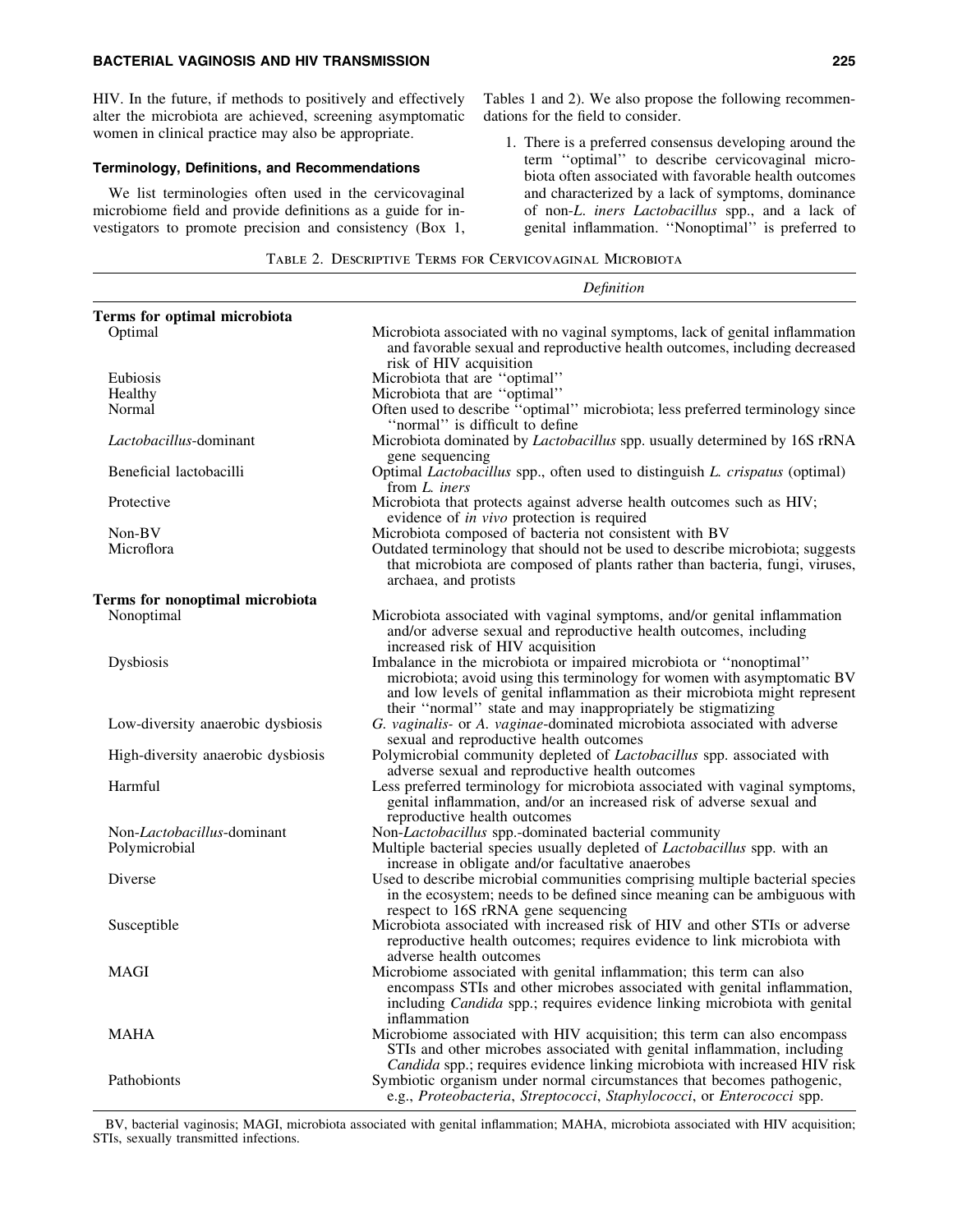describe microbiota associated with adverse sexual and reproductive health outcomes, including increased HIV acquisition risk (Fig. 1).

- 2. Avoid use of the terms ''dysbiotic'' or ''abnormal'' microbiota, since both of these terms imply divergence from a normal state that might not exist for all women. For women with asymptomatic BV and low levels of genital inflammation, their microbial community might represent their ''normal'' microbial state, and these terms may inappropriately stigmatize these women.
- 3. We suggest that descriptive terms to describe the microbiota (i.e., in recommendations 1 and 2) be tested for acceptability with women in qualitative studies such that terminology is friendly to women who may be likely to benefit from the development of approaches to reverse the consequences of Molecular-BV.
- 4. We propose new terminology that specifies the method used to diagnose BV—that is, Amsel-BV (based on Amsel criteria), Nugent-BV (defined by Nugent score), and Molecular-BV (based on molecular methods) with subcategories defining the molecular technique employed, that is, Seq-BV or qPCR-BV (Box 1). Appropriate abbreviations could also be used for ''nonoptimal'' microbiota identified through new and emerging technologies, including metagenomics, transcriptomics, metabolomics, and metaproteomics.
- 5. Amsel-BV, Nugent-BV, and Molecular-BV can be further delineated into symptomatic or asymptomatic. Studies based on stratification of symptomatic BV is not recommended, given that ''symptoms'' can be subjective and do not fully capture the cervicovaginal microbiota associated with important health outcomes.
- 6. Not all ''nonoptimal'' microbiota are ''highly diverse,'' that is, *G. vaginalis-*dominated microbiota (e.g., CT3, CST-IVB),  $^{11,17,24,25}$  which has also been referred to as ''low-diversity anaerobic dysbiosis'' as distinct from ''high-diversity anaerobic dysbiosis,'' such as CT4 and  $CST-IVC<sup>35</sup>$  However, it is important to be precise when using the term ''diverse'' to describe microbiota. The use of the term ''diverse'' can be ambiguous with respect to 16S rRNA gene sequencing data. It is often used to describe communities such as CT4 and CST-IVC that have ''species richness,'' that is, many different species in a microbial ecosystem and ''evenness,'' that is, not dominated by particular species. However, it is possible that a community dominated by *L. crispatus* (e.g., CT1, CST-I, C2) can have high within-community intraspecies diversity (Ravel, unpublished). In addition, ''*L. crispatus*-dominated'' microbiota could also be diverse, as a result of diversity due to very low abundance taxa representing  $\langle 1\% \rangle$ of the community (i.e., an uneven community).
- 7. When describing *Lactobacillus* spp. as ''optimal'' or ''beneficial,'' specify the *Lactobacillus* species. Not all *Lactobacillus* spp. or strains make ''optimal'' cervicovaginal microbiota. Current data indicate that most strains of  $L$ . *iners* are less stable,<sup>24</sup> associated with increased genital inflammation, $17$  and encode factors that may be harmful to the vaginal mucosa. $53,54$
- 8. We propose terminology that describes cervicovaginal microbiota associated with genital inflammation (MAGI) and microbiota associated with HIV

acquisition (MAHA). While the focus of this Perspectives article is on BV, these terms would also encompass STIs, pathobionts, and VVC. Use of these terminologies, including ''susceptible'' for HIV, requires that there is evidence that the cervicovaginal microbiota increase genital inflammation (MAGI) and/or HIV risk (MAHA). These are overlapping but distinct microbiota-associated phenotypes (Fig. 1).

- 9. There is a need for standardization of methodology and terminology for characterizing bacterial communities by 16S rRNA gene sequencing (e.g., CSTs, CTs, and Cs) defined by clustering analysis preferably compared with a reference database comprising a large number of cervicovaginal microbiota to avoid collapsing of distinct clusters due to low number of samples being analyzed. Such a database (data from 12,000 samples) has been established by Jacques Ravel, which will be made available for use (unpublished). Other areas of standardization are sample site (e.g., vaginal, cervical, and lavage), sample processing, and the use of primers directed at the same 16S rRNA gene region for amplification.
- 10. More frequent sampling of cervicovaginal microbiota is recommended when determining the association of a cervicovaginal microbiota state with adverse health outcomes as well as more rigorous controlling of confounders that are associated with genital inflammation, including STIs and VVC.
- 12. Advance scientific knowledge into the mechanisms that underpin epidemiological associations observed with distinct microbial communities and HIV risk that is critical for driving the development of viable treatment and prevention modalities to promote an optimal microbiota and prevent HIV. Develop better tissue and animal models that recapitulate the FRT and can be colonized with women's cervicovaginal microbiota and infected with HIV.

## **Conclusions**

Regardless of how it is defined, it is clear that BV is a topic of growing interest and importance for sexual and reproductive health in women. To facilitate making sense of this expanding research effort, we propose using standardized definitions that ''best capture genital inflammation and/or HIV/STI risk.'' On this basis, molecular methods for characterizing the cervicovaginal microbiota are anticipated to replace both Nugent and Amsel as a BV gold standard. This does not imply that Nugent and Amsel no longer have a role in assessing clinical BV. In clinical practice, Amsel will remain useful for diagnosing symptomatic BV; however, new sensitive and specific molecular diagnostic tests are becoming available, such as the FDA-approved BD MAX vaginal panel.<sup>33,34</sup> Many properly trained sites may opt to continue using Nugent-BV due to cost or logistical reasons, since there is a plethora of data published on Nugent-BV, and it is known to capture a proportion of individuals colonized with abundance of non-*Lactobacillus*dominated bacterial communities with high specificity. However, to really understand the role of the nonoptimal cervicovaginal microbiota in HIV and inflammation, it will be necessary to employ a range of ''omic'' techniques, including metagenomics (next-generation DNA sequencing of whole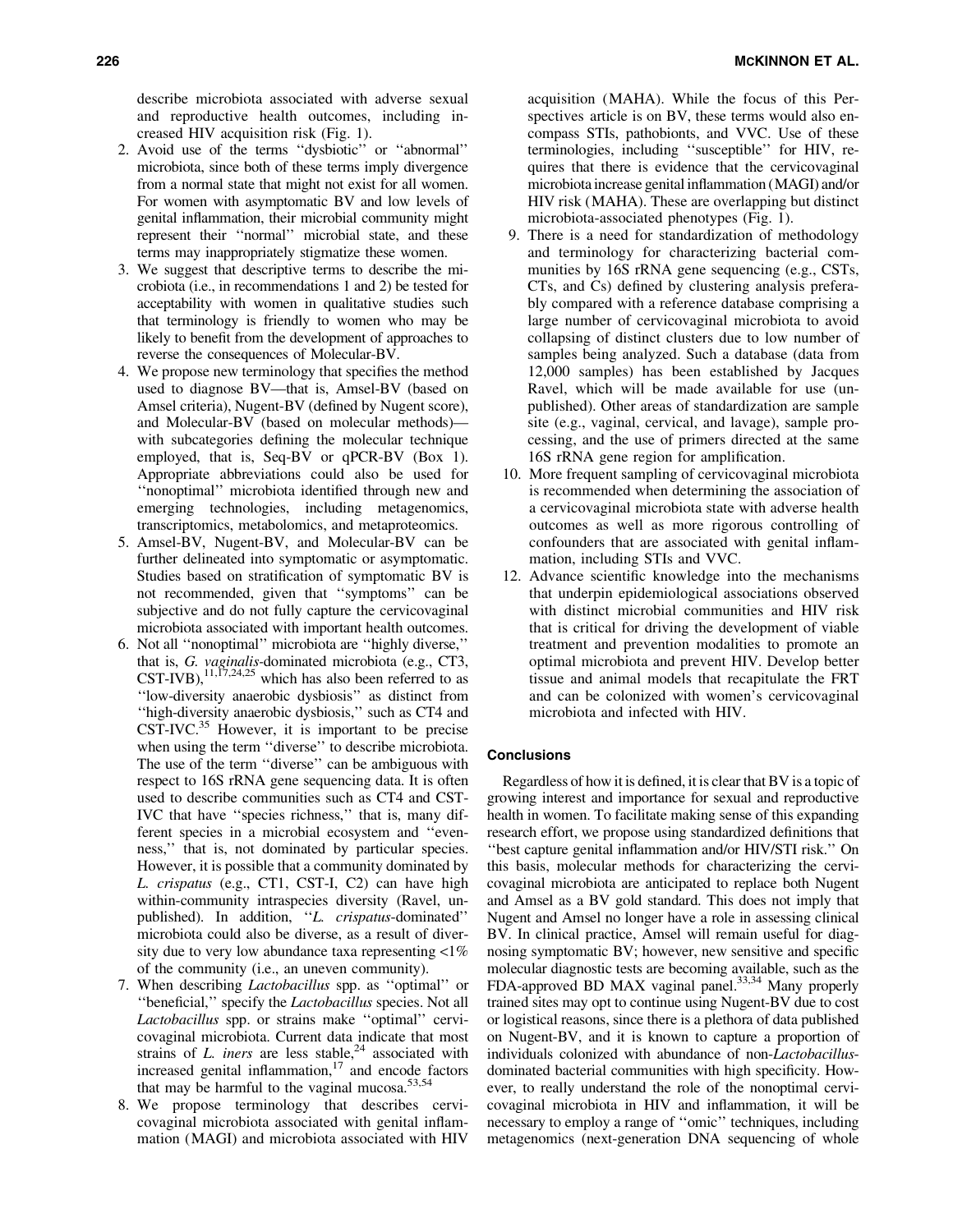## BACTERIAL VAGINOSIS AND HIV TRANSMISSION 227

bacteria, not only the 16S rRNA gene), transcriptomics, proteomics, and metabolomics, in conjunction with immunological measurements. Use of these techniques will be necessary to advance our knowledge of BV and conditions that promote BV so that better treatments can be developed and to stop the cycle of frequent recurrence that is commonplace with current treatments.

## Acknowledgments

A.D.B. and L.R.M. are funded by the Canadian Institutes of Health Research (CIHR) grant TMI-138658. L.R.M. is supported by a CIHR New Investigator award and A.D.B. by the CIHR New Investigator in HIV award NIH-15404. R.K. is funded by CIHR grant PJT-156123. C.K. is funded by an Ontario HIV Treatment Network Applied HIV Chair award and operating grants and an HIV Team grant from CIHR. J.R. was supported by the National Institute for Allergy and Infectious Diseases of the National Institutes of Health under award number U19AI084044. G.T. is funded by the National Health and Medical Research Council of Australia Senior Research Fellowship GNT1117748. G.T. gratefully acknowledges the contribution of the Victorian Operational Infrastructure Support Program received by the Burnet Institute.

#### Author Disclosure Statement

D.N.F. declares intellectual property around the molecular diagnosis of BV and receives royalty from BD. J.M.M. is a consultant for Biofire, receives research supplies from Merck and Toltec Pharmaceuticals, and serves on the DSMB for Gilead. G.T. is a coinventor on patent application AU201501042 and United States Patent No. US 9,801,839 B2 claiming the anti-inflammatory effects of lactic acid. The remaining authors have no competing financial interests to declare.

#### References

- 1. Libertucci J, Young VB: The role of the microbiota in infectious diseases. Nat Microbiol 2019;4:35–45.
- 2. Burgener A, McGowan I, Klatt NR: HIV and mucosal barrier interactions: Consequences for transmission and pathogenesis. Curr Opin Immunol 2015;36:22–30.
- 3. Ma B, Forney LJ, Ravel J: Vaginal microbiome: Rethinking health and disease. Annu Rev Microbiol 2012;66:371–389.
- 4. Marrazzo JM, Martin DH, Watts DH, *et al.*: Bacterial vaginosis: Identifying research gaps proceedings of a workshop sponsored by DHHS/NIH/NIAID. Sex Transm Dis 2010;37:732–744.
- 5. Martin DH, Marrazzo JM: The vaginal microbiome: Current understanding and future directions. J Infect Dis 2016; 214 Suppl 1:S36–S41.
- 6. Aldunate M, Srbinovski D, Hearps AC, *et al.*: Antimicrobial and immune modulatory effects of lactic acid and short chain fatty acids produced by vaginal microbiota associated with eubiosis and bacterial vaginosis. Front Physiol 2015;6:164.
- 7. Cohen CR, Lingappa JR, Baeten JM, *et al.*: Bacterial vaginosis associated with increased risk of female-to-male HIV-1 transmission: A prospective cohort analysis among African couples. PLoS Med 2012;9:e1001251.
- 8. Kenyon C, Colebunders R, Crucitti T: The global epidemiology of bacterial vaginosis: A systematic review. Am J Obstet Gynecol 2013;209:505–523.
- 9. Amsel R, Totten PA, Spiegel CA, Chen KC, Eschenbach D, Holmes KK: Nonspecific vaginitis. Diagnostic criteria and microbial and epidemiologic associations. Am J Med 1983; 74:14–22.
- 10. Mitchell C, Marrazzo J: Bacterial vaginosis and the cervicovaginal immune response. Am J Reprod Immunol 2014; 71:555–563.
- 11. Anahtar MN, Byrne EH, Doherty KE, *et al.*: Cervicovaginal bacteria are a major modulator of host inflammatory responses in the female genital tract. Immunity 2015;42:965–976.
- 12. Lennard K, Dabee S, Barnabas SL, *et al.*: Microbial composition predicts genital tract inflammation and persistent bacterial vaginosis in South African adolescent females. Infect Immun 2018;86:e00410-17.
- 13. Gautam R, Borgdorff H, Jespers V, *et al.*: Correlates of the molecular vaginal microbiota composition of African women. BMC Infect Dis 2015;15:86.
- 14. Masson L, Mlisana K, Little F, *et al.*: Defining genital tract cytokine signatures of sexually transmitted infections and bacterial vaginosis in women at high risk of HIV infection: A cross-sectional study. Sex Transm Infect 2014;90:580–587.
- 15. Deese J, Masson L, Miller W, *et al..*: Injectable progestinonly contraception is associated with increased levels of pro-inflammatory cytokines in the female genital tract. Am J Reprod Immunol 2015;74:357–367.
- 16. Kyongo JK, Crucitti T, Menten J, *et al.*: Cross-sectional analysis of selected genital tract immunological markers and molecular vaginal microbiota in sub-Saharan African women, with relevance to HIV risk and prevention. Clin Vaccine Immunol 2015;22:526–538.
- 17. Gosmann C, Anahtar MN, Handley SA, *et al.*: Lactobacillus-deficient cervicovaginal bacterial communities are associated with increased HIV acquisition in young South African women. Immunity 2017;46:29–37.
- 18. Atashili J, Poole C, Ndumbe PM, Adimora AA, Smith JS: Bacterial vaginosis and HIV acquisition: A meta-analysis of published studies. AIDS 2008;22:1493–1501.
- 19. Low N, Chersich MF, Schmidlin K, *et al.*: Intravaginal practices, bacterial vaginosis, and HIV infection in women: Individual participant data meta-analysis. PLoS Med 2011; 8:e1000416.
- 20. Nugent RP, Krohn MA, Hillier SL: Reliability of diagnosing bacterial vaginosis is improved by a standardized method of gram stain interpretation. J Clin Microbiol 1991; 29:297–301.
- 21. Srinivasan S, Morgan MT, Liu C, *et al.*: More than meets the eye: Associations of vaginal bacteria with gram stain morphotypes using molecular phylogenetic analysis. PLoS One 2013;8:e78633.
- 22. Wessels JM, Lajoie J, Vitali D, *et al.*: Association of high-risk sexual behaviour with diversity of the vaginal microbiota and abundance of Lactobacillus. PLoS One 2017;12:e0187612.
- 23. Kroon SJ, Ravel J, Huston WM: Cervicovaginal microbiota, women's health, and reproductive outcomes. Fertil Steril 2018;110:327–336.
- 24. Gajer P, Brotman RM, Bai G, *et al.*: Temporal dynamics of the human vaginal microbiota. Sci Transl Med 2012;4:132ra52.
- 25. Ravel J, Gajer P, Abdo Z, *et al.*: Vaginal microbiome of reproductive-age women. Proc Natl Acad Sci U S A 2011; 108 Suppl 1:4680–4687.
- 26. Fredricks DN, Fiedler TL, Marrazzo JM: Molecular identification of bacteria associated with bacterial vaginosis. N Engl J Med 2005;353:1899–1911.